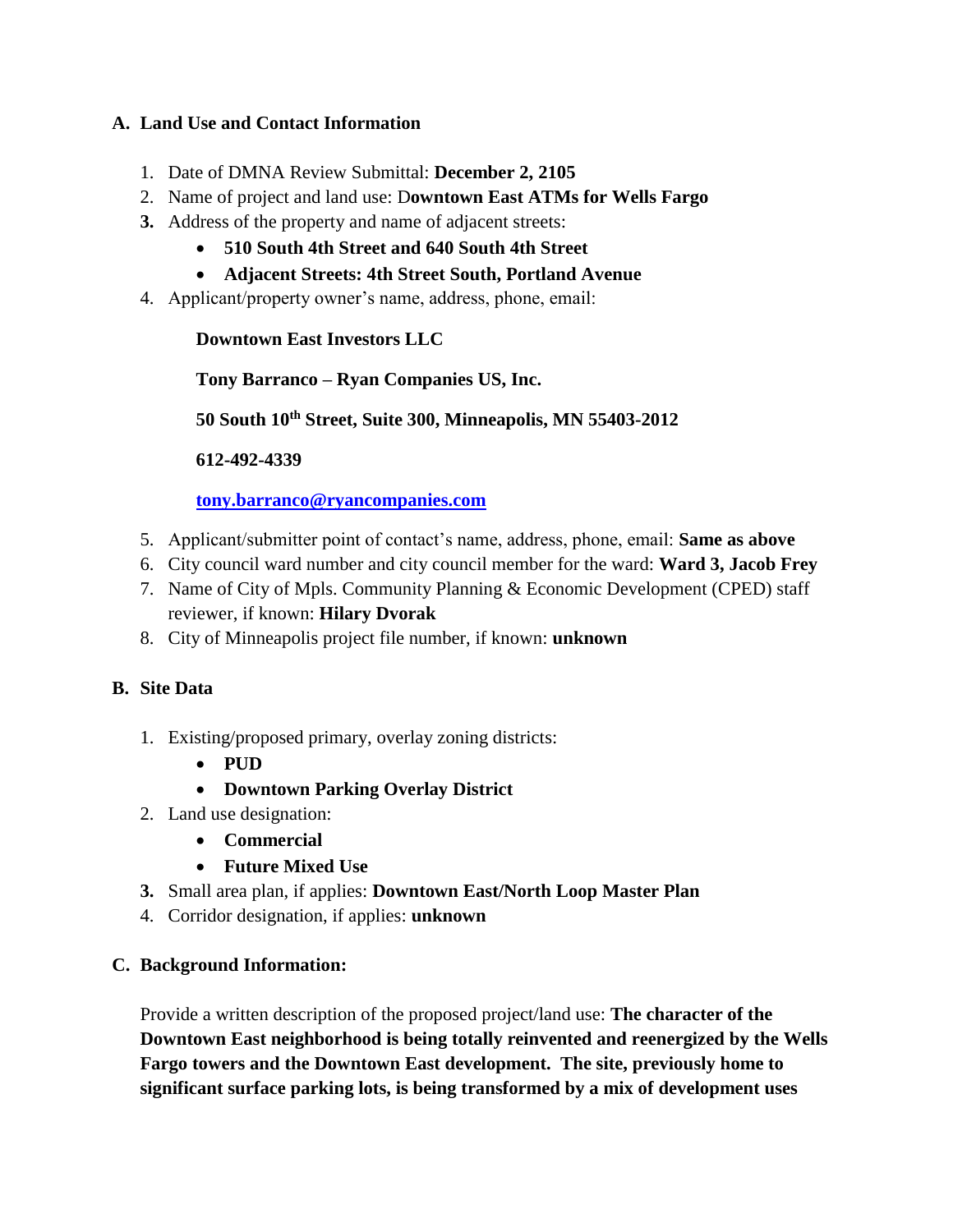**including office, hotel, retail, residential, and public space with the Downtown East Commons. One of the key goals of the project has been to create commerce and activity in a 24-hour setting. Street level retail and services along with residential and green space components lead to that vitality.** 

**Wells Fargo, the project's critical anchor, realizes the importance of this vitality, and shares the goal of providing retail and services 24 hours a day, 7 days a week. With the Wells Fargo office towers being closed certain days and times, the introduction of ATMs to the Wells Fargo plaza area is a natural extension of their signature plaza areas. In that sense, this addition will fit perfectly with the character of the bankheadquarter development. Giving pedestrians convenient 24-hour access to services will promote economic activity for the street level businesses and restaurants in the area, being an important service, especially so close to the Commons.** 

**The location selected for the ATMs was specifically selected to promote a safe condition. The location, directly outside of the entry door to the project restaurant areas will have heavy foot traffic and eyes on the street. The plaza location will also be visible to Wells Fargo night security staff and will be well lit and monitored by their own camera system. Being part of an integrated, well planned and complete redevelopment, the proposed variance will not be detrimental to the health, safety, or welfare of the general public or of those utilizing the property or nearby properties.**

- 1. Describe the current site and use: **The main plaza area being constructed in the Downtown East development. Previously were a surface parking lot.**
- 2. Describe the surrounding properties and land uses:
	- **16-story Wells Fargo office tower connected to the north**
	- **Parking ramp to the east and west of the respective blocks**
	- **Downtown East Commons to the South**
- 3. Identify the permits, variances and all other approvals needed for this project:
	- **A variance is required for an outdoor ATM.**
- 4. Identify if Minneapolis Heritage Preservation Commission (HPC) approval is needed: **No**
- 5. Identify if demolition of a building/s is proposed: **No**

### **D. Site Plan Information**

- 1. Architectural design and materials: **See Arch Plans. ATMs are designed to be integrated into the Wells Fargo plaza areas, with materials consistent with the materials and colors of the DTE development**
- 2. Building height: **n/a**